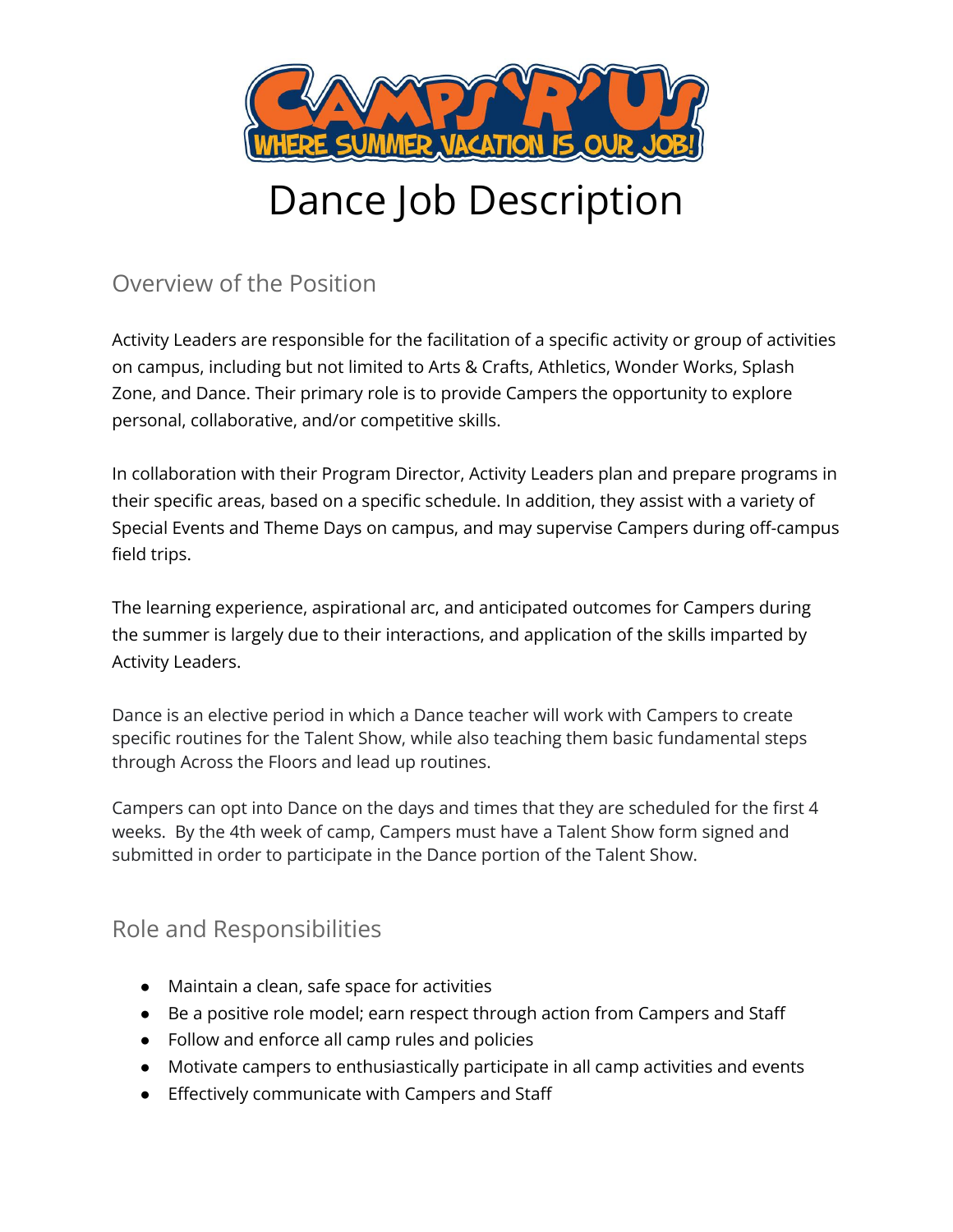- Collaborate with Program Director to provide developmentally appropriate activities across all Camper Division (age groups)
- Visual and hearing ability to identify and respond to dangers or emergencies
- Physical ability to respond to situations requiring rapid attention
- Physical strength, endurance, and patience to maintain constant supervision throughout camp
- Each period should begin with stretches and a warm up.
- The Dance Activity Leader should exhibit energy and enthusiasm to help encourage Campers to enjoy dance.
- All lessons should be creative and interactive (Campers should be up and moving).
- All music should be age appropriate and **MUST** be clean versions of songs.
- The Dance Activity Leader should always be in front of the Campers and demonstrating the moves and exercises.
- They should assist Campers that are in need of help.
- They are responsible for creating a different routine for each age group for the Talent Show. Each routine should be a minimum of 2 minutes long.

#### Materials Needed

- 1. Masking Tape
- 2. Wireless Speaker
- 3. Phone to play music

#### Set-Up

- 1. Dance should take place in a large room or on the stage.
- 2. All tables and chairs must be moved out of the way to create a safe environment.
- 3. The room should be cleaned of all garbage and any other dangerous materials.
- 4. Lines should be made on the floor using masking tape for Campers to stand using personal space.

#### Immediate Supervisors

#### Program Director

# Dance Eligibility

Activity Leaders should be former Camps 'R' Us Counselors with at least 2 years of camp experience and should be at least 18 years old, though preference is given to applicants 21 years and older. Interest, aptitude, or documented expertise in dance is preferred.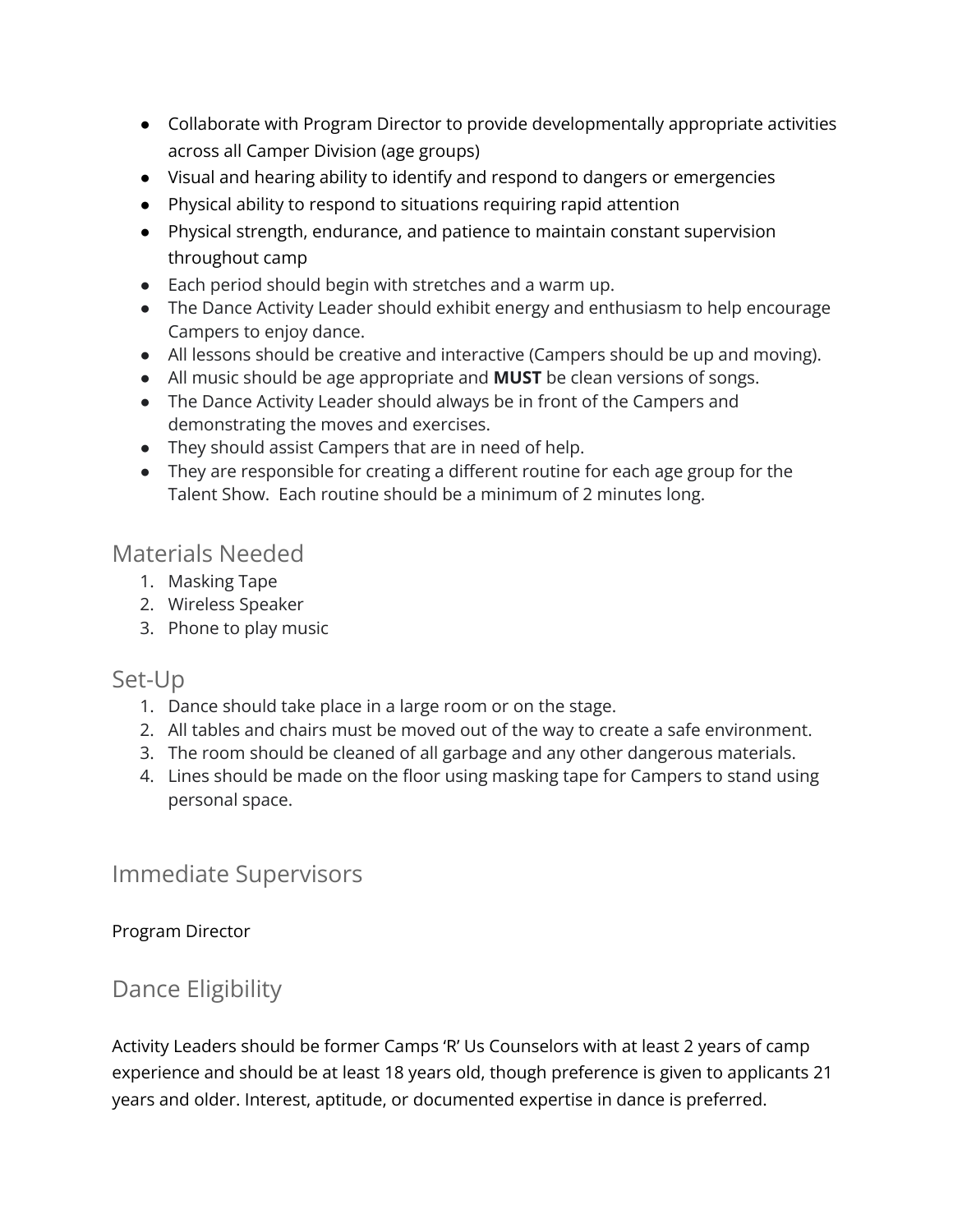Additional relevant experience will be considered when specific eligibility requirements within the camp experience are not met.

# Training Requirements

Activity Leaders are required to be certified in American Red Cross Responding to Emergencies First Aid, CPR/AED for Professional Rescuers, and Anaphylaxis response.

In addition, Activity Leaders are required to attend and complete all assigned pre-season training and orientation sessions, both on-line and in person, and must actively participate in Campus set-up.

#### **Hours**

Monday- Friday 8:30 AM - 5:10 PM Overtime opportunities are available, 7:15 AM to 6 PM

### Compensation

Activity Leader base salary ranges between \$1365 and \$3,675 for the full camp season, based on age, experience, and professional certifications.

A \$315 bonus is awarded for completing all of the following, as defined in the employee contract:

- 1. Early Contract Signing and Submission of all Employee Paperwork
- 2. Attendance at all online and in-person Training, Orientation and Camp Set Up **Sessions**
- 3. Perfect Summer Attendance

Activity Leaders qualify for overtime pay. When covering as the Senior Staff Member during morning and afternoon extended hours, they are paid at the rate of \$30 or \$25 per extended hours session, respectively.